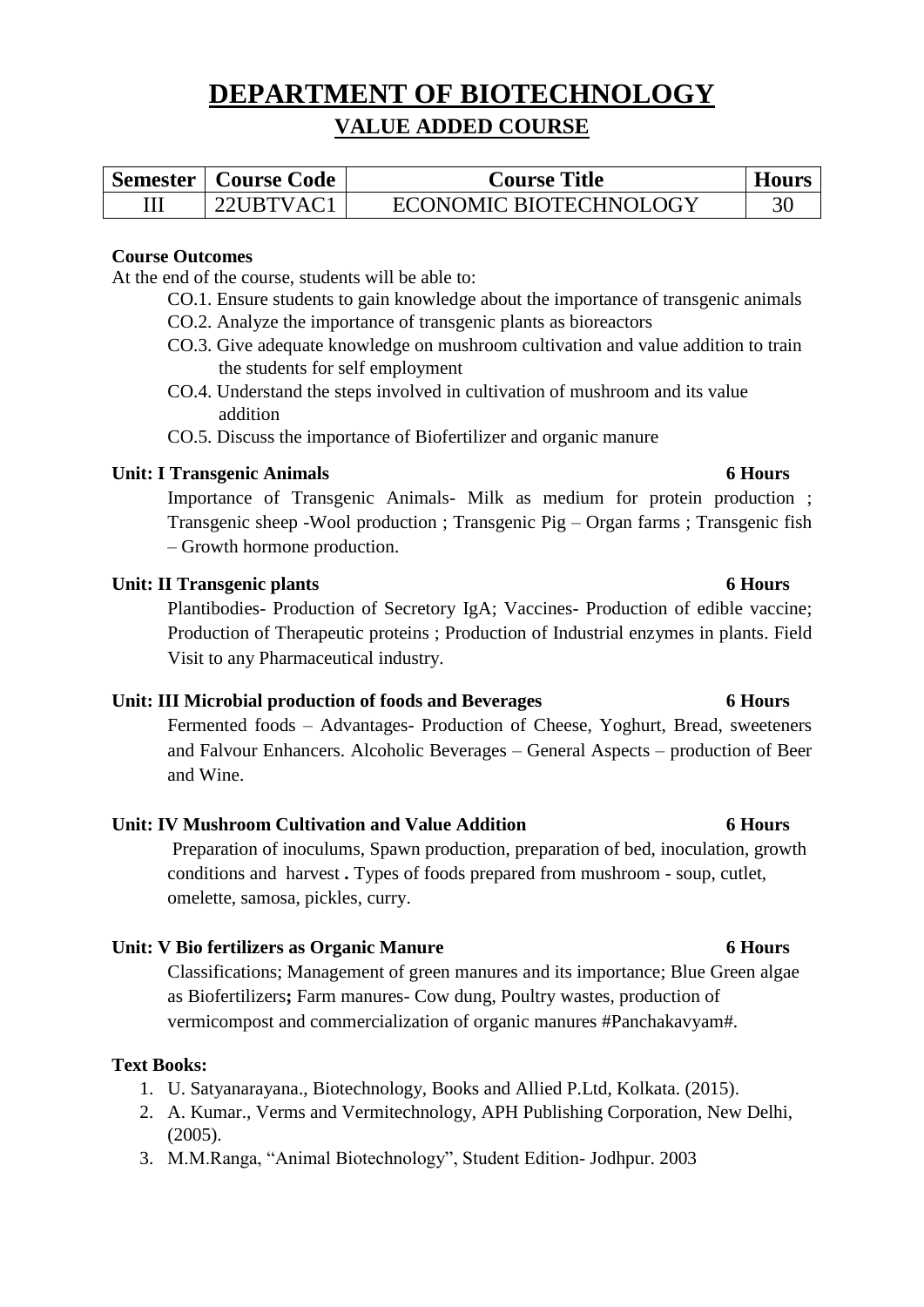| <b>Semester   Course Code</b> | <b>Course Title</b>        | <b>Hour</b> |
|-------------------------------|----------------------------|-------------|
| 22UBTVAC2                     | VERMICOMPOSTING TECHNOLOGY |             |

### **Course Outcomes**

At the end of the course, students will be able to:

- CO.1. Ensure the students to understand the value of solid waste management system.
- CO.2. Understand the significance of solid waste management to our environment.
- CO.3. Provide sufficient solid waste expertise and value addition to prepare students for self-employment.
- CO.4. Examine the significance of vermicomposting and organic manure.
- CO.5. Comprehend and demonstrate the role of earthworms and microorganisms in solid waste degradation.

### **Unit I: 6 Hours**

Waste Definition, Solid Waste, Classification and Sources of Solid waste, Types of solid waste, Causes and Effects of solid waste pollution.

## **Unit II: 6 Hours**

Physical and Chemical composition of solid waste, Waste Generation, Storage, Collection, Transfer and Transport Processing and Recovery, Disposal.

### **Unit III: 6 Hours**

Waste Management, Waste Minimization, Treatment of Solid Waste (Land filling, Incineration, Recycling, Plasma Gasification and Vermicomposting).

### **Unit IV: 6 Hours**

Earthworm, Life Cycle, Internal and External Features of earthworm, Classification of Earthworm. Role of enzymes and Microbes in Vermicomposting.

Composting, Types of Composting, Methods of vermicomposting (aerobic and anaerobic), Process of Vermicomposting and Advantages of Vermicomposting.

# **Text Books:**

- 1. A. Kumar, Verms and Vermitechnology, APH Publishing Corporation, New Delhi, (2005).
- 2. G. Tchobanoglous., H. Theisen., and S.A. Vigil., Integrated solid waste management: McGraw Hill, New York (2007).

### **Unit V: 6 Hours**